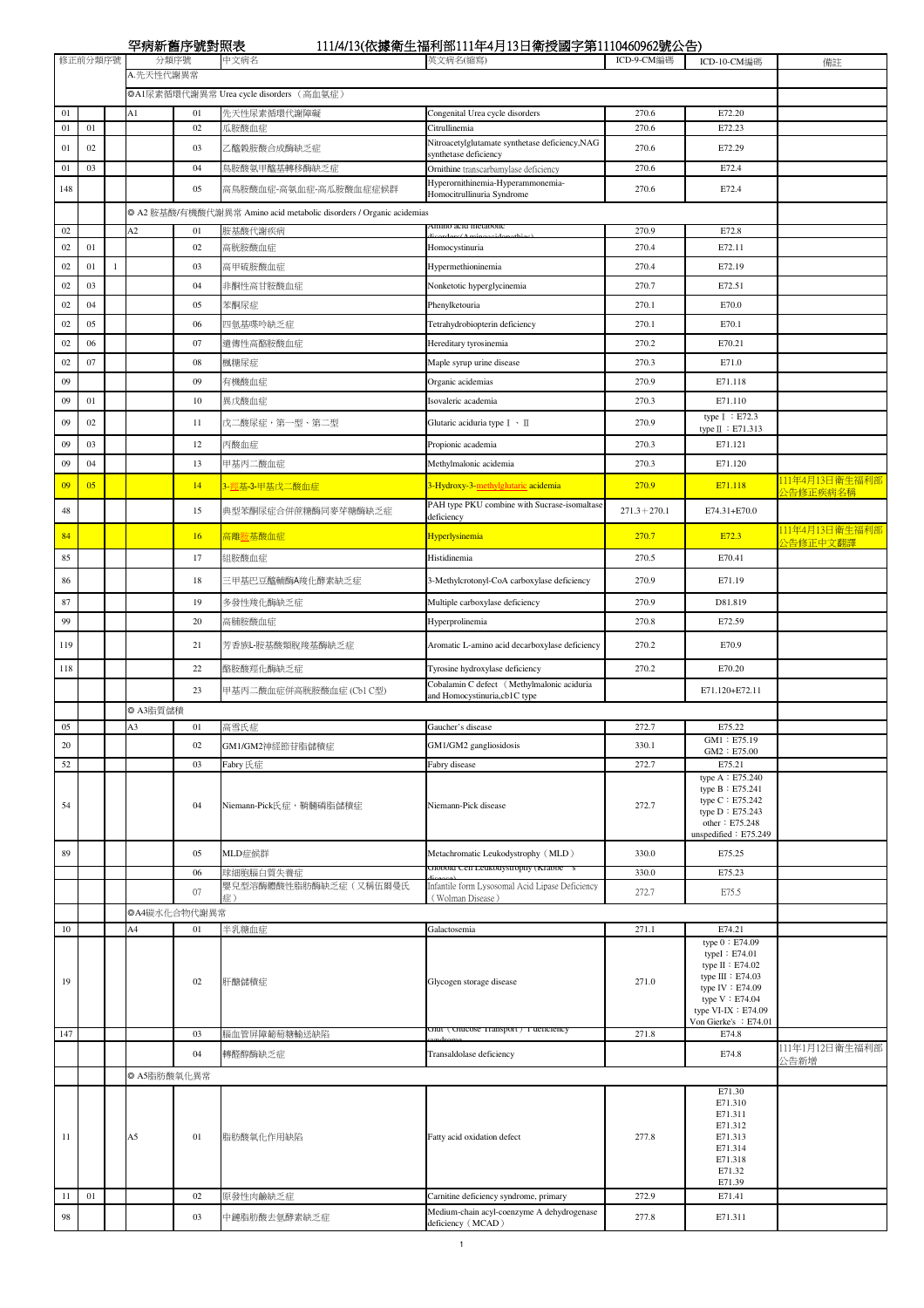| 115              |              |             | 04               | 短鏈脂肪酸去氫酶缺乏症                                    | Short-chain acyl-CoA dehydrogenase deficiency                               | 277.8          | E71.312                                                        |                              |
|------------------|--------------|-------------|------------------|------------------------------------------------|-----------------------------------------------------------------------------|----------------|----------------------------------------------------------------|------------------------------|
|                  |              | © A6粒線體代謝異常 |                  |                                                |                                                                             |                |                                                                |                              |
| 12               |              | А6          | 01               | 粒線體缺陷                                          | Mitochondrial defect                                                        | 277.9          | E88.40                                                         |                              |
|                  |              |             |                  |                                                |                                                                             |                | H49.811                                                        |                              |
| 12               | 01           |             | $02\,$           | Kearns-Sayre 氏症候群                              | Kearns-Sayre syndrome                                                       | 277.8          | H49.812<br>H49.813                                             |                              |
|                  |              |             |                  |                                                |                                                                             |                | H49.819                                                        |                              |
| 12               | $02\,$<br>03 |             | 03<br>04         | Leigh氏童年期腦脊髓病變                                 | Leigh disease                                                               | 330.8          | G31.82                                                         |                              |
| 12               |              |             |                  | MELAS症候群<br>MNGIE症候群                           | MELAS<br>Mitochondrial Neurogastrointestinal                                | 758.89         | E88.41                                                         |                              |
| 12               | 04           |             | 05               | 粒線體性神經胃腸腦病變症候群                                 | Encephalopathy Syndrome                                                     | 277.9          | E88.49                                                         |                              |
| 101              |              |             | 06               | 丙酮酸鹽脫氫酶缺乏症                                     | Pyruvate dehydrogenase deficiency                                           | 271.8          | E74.4                                                          |                              |
|                  |              |             | 07               | 巴氏症候群                                          | <b>Barth Syndrome</b>                                                       | 759.89         | E78.71                                                         |                              |
|                  |              |             | 08               | 雷伯氏遺傳性視神經病變                                    | Leber hereditary optic neuropathy                                           |                | H47.22                                                         | 110年8月3日衛生福利部<br>公告新增        |
|                  |              | © A7溶小體代謝異常 |                  |                                                |                                                                             |                |                                                                |                              |
| 02               | $02\,$       | A7          | 01               | 胱胺酸血症                                          | Cystinosis                                                                  | 270.0          | E72.04                                                         |                              |
|                  |              |             |                  |                                                |                                                                             |                | Type I:<br>E76.01<br>E76.02                                    |                              |
|                  |              |             |                  |                                                |                                                                             |                | E76.03                                                         |                              |
|                  |              |             |                  |                                                |                                                                             |                | Type $\mathbb I$ :<br>E76.1                                    |                              |
| 28               |              |             | 02               | 黏多醣症                                           | Mucopolysaccharidoses                                                       | 277.5          | Other:<br>E76.210                                              |                              |
|                  |              |             |                  |                                                |                                                                             |                | E76.211                                                        |                              |
|                  |              |             |                  |                                                |                                                                             |                | E76.219<br>E76.22                                              |                              |
|                  |              |             |                  |                                                |                                                                             |                | E76.29<br>Unspecified:                                         |                              |
|                  |              |             |                  |                                                |                                                                             |                | E76.3                                                          |                              |
| $47\,$           |              |             | 03               | 岩藻糖代謝異常(儲積症)                                   | Fucosidosis                                                                 | 271.8          | E77.1                                                          |                              |
| 63               |              |             | 04               | 涎酸酵素缺乏症                                        | Sialidosis                                                                  | 272.7          | E77.1                                                          |                              |
| 79               |              |             | 05               | 黏脂質症                                           | Mucolipidosis                                                               | 272.7          | typeI: E77.1<br>type $II \cdot III$ : E77.0<br>type IV: E75.11 |                              |
| 102              |              |             | 06               | 神經元蠟樣脂褐質儲積症                                    | Neuronal ceroid lipofuscinosis                                              | 330.1          | E75.4                                                          |                              |
|                  |              |             | 07               | 多發性硫酸脂酶缺乏症                                     | Multiple sulfatase deficiency                                               |                | E75.29                                                         |                              |
|                  |              |             |                  | ◎ A8膽固醇及脂質代謝異常Cholesterol and Lipid metabolism |                                                                             |                |                                                                |                              |
| 46               |              | A8          | 01               | 同合子家族性高膽固醇血症                                   | Homozygous familial hypercholesterolemia                                    | 272.0          | E78.0                                                          |                              |
| 67               |              |             | 02               | 家族性高乳糜微粒血症                                     | Familial Hyperchylomicronemia                                               | 272.3          | E78.3                                                          |                              |
|                  |              |             |                  |                                                |                                                                             |                |                                                                |                              |
| A <sub>9</sub>   | 03           |             | 03               | 豆固醇血症 (植物性)                                    | Sitosterolemia                                                              | 272.0          | E78.0                                                          |                              |
|                  |              | ◎A9礦物離子缺陷   |                  |                                                |                                                                             |                |                                                                |                              |
| 6                |              | А9          | 01               | 威爾森氏症                                          | Wilson's disease                                                            | 275.1          | E83.01                                                         |                              |
| 51               |              |             | $02\,$           | Menkes 症候群                                     | Menkes syndrome                                                             | 759.89         | E83.09                                                         |                              |
|                  |              |             | 03               | 鉬輔酶缺乏症                                         | Molybdenum cofactor deficiency                                              | 277.8          | E61.5                                                          |                              |
|                  |              |             | ◎A10過氧化體代謝異常代謝異常 |                                                |                                                                             |                |                                                                |                              |
| 39               |              | A10         | 01               | Zellweger氏症候群                                  | Zellweger syndrome                                                          | 277.9          | E71.510                                                        |                              |
| 73               |              |             | $02\,$           | 腎上腺腦白質失養症                                      | Adrenoleukodystrophy                                                        | 272.7          | E71.511<br>E71.520<br>E71.521                                  |                              |
|                  |              |             |                  |                                                |                                                                             |                | E71.528<br>E71.529                                             |                              |
| ${\bf Z}1$       | 04           |             | 03               | 肢近端型點狀軟骨發育不良                                   | Rhizomelic Chondrodysplasia Punctata                                        | 277.8          | E71.540                                                        |                              |
|                  |              | ©All其他代謝異常  |                  |                                                |                                                                             |                |                                                                |                              |
| 03               |              | A11         | 01               | 紫質症                                            | Porphyria                                                                   | 277.1          | E80.20<br>E80.21<br>E80.29                                     |                              |
| 26               |              |             | 02               | Lesch-Nyhan氏症候群                                | Lesch-Nyhan syndrome                                                        | 277.2          | E79.1                                                          |                              |
| 34               |              |             | 03               | 亞硫酸鹽氧化酶缺乏                                      | Sulfite oxidase deficiency                                                  | 270.0          | E72.19                                                         |                              |
| 92               |              |             | 04               | 碳水化合缺乏醣蛋白症候群                                   | Carbohydrate-deficiency glycoprotein syndrome                               | 277.9          | E77.8                                                          |                              |
| 93               |              |             | 05               | 三甲基胺尿症                                         | Trimethylaminuria                                                           | 277.8          | E72.52                                                         |                              |
| 94               |              |             | 06               | 先天性全身脂質營養不良症                                   | Congenital generalized lipodystrophy                                        | 272.6          | E88.1                                                          |                              |
| 137              |              |             | 07               | 腦腱性黃瘤症                                         | Cerebrotendinous Xanthomatosis                                              | 272.7          | E75.5                                                          |                              |
|                  |              |             | ${\bf 08}$       | 低磷酸酯酶症                                         | Hypophosphatasia                                                            | 275.3          | E83.39<br>E83.31                                               |                              |
|                  |              |             | 09               | Beta硫解酶缺乏症                                     | Beta-Ketothiolase Deficiency                                                | 270.3          | E71.19                                                         |                              |
|                  |              |             | 10               | 生物素酶缺乏症                                        | <b>Biotinidase Deficiency</b>                                               | 277.6          | D81.810                                                        |                              |
|                  |              |             | B 腦部或神經系統病變      |                                                |                                                                             |                |                                                                |                              |
| 04               |              | B1          | $01\,$           | 多發性硬化症/泛視神經脊髓炎                                 | Multiple sclerosis/Neuromyelitis Optica<br><b>Spectrum Disorders, NMOSD</b> | 340            | G35/G36.0                                                      | 110年11月24日衛生福利<br>部公告修正疾病名稱及 |
| ${\bf 08}$       |              |             | $02\,$           | 肌萎缩性側索硬化症                                      | Amyotrophic lateral sclerosis (ALS)                                         | 335.20         | G12.21                                                         | ICD-10-CM編碼                  |
| 16               |              |             | 03               | 共濟失調微血管擴張症候群                                   | Ataxia telangiectasia                                                       | 334.8          | G11.3                                                          |                              |
| $22\,$<br>$31\,$ |              |             | 04<br>05         | 亨丁頓氏舞蹈症<br>雷特氏症                                | Huntington disease(又稱Huntington's chorea)<br>Rett syndrome                  | 333.4<br>330.8 | G10<br>F84.2                                                   |                              |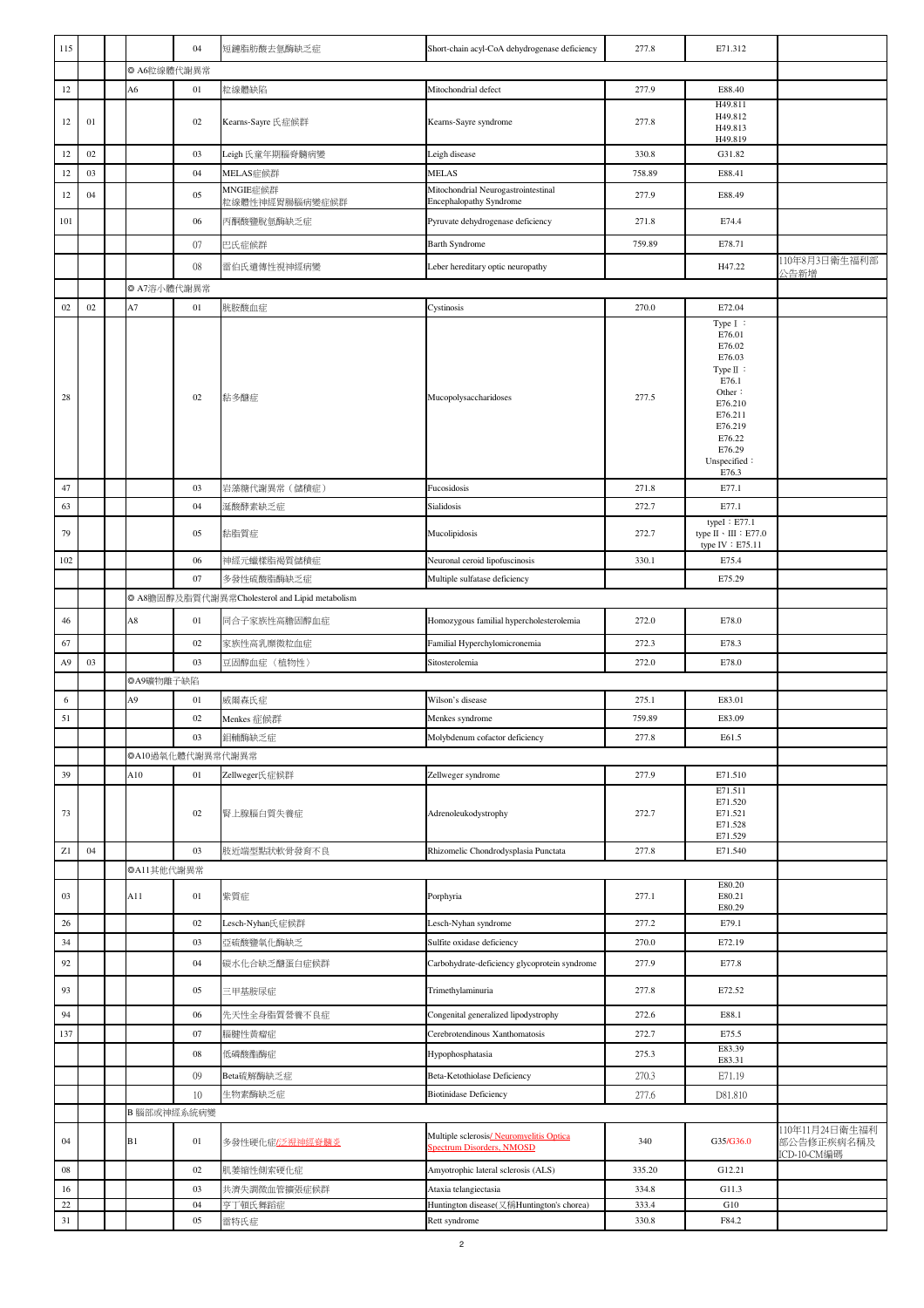| 32  |    |            | 06       | 脊髓性肌肉萎缩症                                    | Spinal muscular atrophy                                                         | 335.10           | G12.9                                                   |                                         |
|-----|----|------------|----------|---------------------------------------------|---------------------------------------------------------------------------------|------------------|---------------------------------------------------------|-----------------------------------------|
| 33  |    |            | 07       | 脊髓小腦退化性動作協調障礙                               | Spinocerebellar ataxia                                                          | 334.3            | G11.1                                                   |                                         |
| 36  |    |            | 08       | 結節性硬化症                                      | Tuberous sclerosis                                                              | 759.5            | Q85.1                                                   |                                         |
| 71  |    |            | 09       | 先天性痛不敏感症合併無汗症                               | Congenital insensitivity to pain with anhidrosis (<br>CIPA)                     | 705.0            | L74.4                                                   |                                         |
| 104 |    |            | 10       | 神經纖維瘤症候群第二型                                 | Neurofibromatosis type II                                                       | 237.72           | Q85.02                                                  |                                         |
| 105 |    |            | 11       | Alexander 氏病                                | Alexander disease                                                               | 331.89           | E75.29                                                  |                                         |
| 108 |    |            | 12       | 僵體症候群                                       | Stiffperson syndrome                                                            | 333.91           | G25.82                                                  |                                         |
| 127 |    |            | 13       | 遺傳性痙攣性下身麻痺                                  | Hereditary spastic paraplegia                                                   | 334.1            | G11.4                                                   |                                         |
| 130 |    |            | 14       | Joubert氏症候群(家族性小腦蚓部發育不全)                    | Joubert syndrome                                                                | 759.89           | Q04.3                                                   |                                         |
| 135 |    |            | 15       | Pelizaeus-Merzbacher氏症(慢性兒童型腦硬化症)           | Pelizaeus-Merzbacher Disease                                                    | 330.0            | E75.29                                                  |                                         |
| 136 |    |            | 16       | 夏柯-馬利-杜斯氏症                                  | Charcot Marie Tooth Disease                                                     | 356.1            | G60.0                                                   | 110年8月3日衛生福利部<br>公告修正中文病名               |
| 141 |    |            | 17       | 甘迺迪氏症(脊髓延髓性肌肉萎缩症)                           | Kennedy Disease                                                                 | 335.8            | G12.20<br>G12.21<br>G12.22<br>G12.29                    |                                         |
| 144 |    |            | 18       | 家族性澱粉樣多發性神經病變                               | Familial Amyloidotic Polyneuropathy                                             | $277.3 + 357.4$  | E85.1                                                   |                                         |
| B1  | 18 |            | 19       | Moebius症候群                                  | Moebius syndrome                                                                | 352.6            | Q87.0                                                   |                                         |
|     |    |            | 20       | Mcleod症候群                                   | Mcleod syndrome                                                                 | 758.81           | Q97.8<br>Q98.8                                          |                                         |
|     |    |            | 21       | Aicardi-Goutieres症候群                        | Aicardi-Goutieres syndrome                                                      | 330.0            | G31.89                                                  |                                         |
|     |    |            | 22       | 普洛提斯症候群                                     | Proteus Syndrome                                                                | 759.89           | Q87.3                                                   |                                         |
|     |    |            | 23       | MECP2 綜合症候群                                 | татg ргост <i>2 ғ</i> ыраса<br>Syndrome                                         | 330.8            | Q99.8                                                   |                                         |
|     |    |            | 24       | 腦肋小頜症候群                                     | Cerebro-Costo-Mandibular Syndrome                                               | 759.89           | Q87.89                                                  |                                         |
|     |    |            | 25       | Darvet症候群                                   | Dravet Syndrome,DS                                                              |                  | G40.311                                                 |                                         |
|     |    |            | 26       | 腦白質消失症                                      | Vanishing White Matter Disease                                                  |                  | G37.8                                                   |                                         |
| 151 |    |            | 18       | 乏酸鹽激酶關聯之神經退化性疾病                             | Pantothenate Kinase Associated<br>Neurodegeneration (PKAN)                      | 277.9            | G23.0                                                   | 109年10月13日衛生福利<br>部公告修正罕見疾病序號<br>為B1-27 |
|     |    |            | 28       | 磷脂質脂解酶A2關聯之神經退化性疾病                          | Phospholipase A2 associated<br>neurodegeneration(PLAN)                          |                  | G23.0                                                   | 109年10月13日衛生福利<br>部公告新增                 |
|     |    |            | 29       | 皮特-霍普金斯症候群                                  | Pitt-Hopkins Syndrome                                                           |                  | Q87.0                                                   | 110年8月3日衛生福利部<br>公告新增                   |
|     |    |            | 30       | Beta螺旋狀蛋白關聯之神經退化疾病                          | Beta-Propeller Protein-Associated                                               |                  | G <sub>23.0</sub>                                       | 11年4月13日衛生福利部                           |
|     |    |            | 呼吸循環系統病變 |                                             | <b>Neurodegeneration (BPAN)</b>                                                 |                  |                                                         | 全新增                                     |
| 96  |    | C1         | 01       | 特發性嬰兒動脈硬化症                                  | Idiopathic Infantile Arterial Calcification                                     | 747.89           | Q28.8                                                   |                                         |
| 100 |    |            | $02\,$   | 囊狀纖維化症                                      | Cystic fibrosis                                                                 | 277.00           | E84.9                                                   |                                         |
|     |    |            |          |                                             | Idiopathic or Heritable pulmonary arterial                                      |                  |                                                         |                                         |
| 109 |    |            | 03       | 特發性或遺傳性肺動脈高壓                                | hypertension (IPAH or HPAH)                                                     | 416.0            | I27.0                                                   |                                         |
| 126 |    |            | 04       | Holt-Oram氏症候群<br>Andersen氏症候群(心節律障礙暨週期性麻痺症候 | Holt-Oram Syndrome                                                              | 759.89           | Q87.2                                                   |                                         |
| 140 |    |            | 05       | 群;鉀離子通道病變)                                  | Andersen syndrome                                                               | $359.3 + 426.89$ | E74.09                                                  |                                         |
| 146 |    |            | 06       | 遺傳性出血性血管擴張症                                 | Hereditary Hemorrhagic Telangiectasia                                           | 448.0            | I78.0                                                   |                                         |
|     |    |            | 07       | 窒息性胸腔失養症                                    | Asphyxiating thoracic dystrophy                                                 | 756.4            | Q77.2                                                   |                                         |
|     |    |            | 08       | 先天性中樞性換氣不足症候群                               | Congenital Central Hypoventilation Syndrome                                     | 327.25           | G47.35                                                  |                                         |
|     |    | D 消化系統病變   |          |                                             |                                                                                 |                  |                                                         |                                         |
| 40  |    | D1         | 01       | 進行性家族性肝内膽汁滯留症                               | Progressive Familial intrahepatic                                               | 751.69           | K83.1                                                   | <u>111年4月13日衛生福利部</u>                   |
|     |    |            |          |                                             | cholestasis, PFIC                                                               |                  |                                                         | 全告修正疾病名稱                                |
| 41  |    |            | 02       | 先天性膽酸合成障礙                                   | Inborn errors of bile acid synthesis                                            | 277.9            | E78.70                                                  |                                         |
| 117 |    |            | 03       | αl-抗胰蛋白酶缺乏症<br>先天性Cajal氏間質細胞增生合併腸道神經元發育異    | α1- Antitrypsin deficiency<br>Congenital Interstitial Cell of Cajal Hyperplasia | 277.6            | E88.01                                                  |                                         |
| 131 |    |            | 04       |                                             | with Neuronal Intestinal Dysplasia                                              | 750.5            | Q43.8                                                   |                                         |
| D1  | 05 |            | 05       | 阿拉吉歐症候群                                     | Alagille Syndrome                                                               | 759.89           | Q44.7                                                   |                                         |
|     |    | E 腎臟泌尿系統病變 |          |                                             |                                                                                 |                  |                                                         |                                         |
| 27  |    | E1         | 01       | Lowe 氏症候群                                   | Lowe syndrome                                                                   | 270.8            | E72.03                                                  |                                         |
| 114 |    |            | 02       | Bartter氏症候群                                 | Bartter's syndrome                                                              | 255.1            | E26.81                                                  |                                         |
| E1  | 03 |            | 03       | 體染色體隱性多囊性腎臟疾病                               | Autosomal recessive polycystic kidney disease                                   | 753.14           | Q61.19                                                  | 110年11月23日衛生福利                          |
|     |    |            | 04       | 亞伯氏症候群                                      | Alport Syndrome                                                                 |                  | Q87.81                                                  | 部公告新增                                   |
|     |    | F 皮膚病變     |          |                                             |                                                                                 |                  |                                                         |                                         |
| 21  |    | F1         | 01       | 遺傳性表皮分解性水泡症                                 | Hereditary epidermolysis bullosa                                                | 757.39           | Q81.0<br><b>Q81.1</b><br>Q81.2<br><b>Q81.8</b><br>Q81.9 | 111年1月12日衛生福利部<br>公告修正                  |
| 24  |    |            | 02       | 層狀魚鱗癬 (自體隱性遺傳型)                             | Lchthyosis, lamellar recessive                                                  | 757.1            | Q80.2                                                   |                                         |
| 56  |    |            | 03       | 膠膜兒                                         | Collodion baby                                                                  | 757.1            | Q80.2                                                   |                                         |
| 57  |    |            | 04       | 斑色魚鱗癬                                       | Harlequin ichthyosis                                                            | 757.1            | Q80.4                                                   |                                         |
|     |    |            |          |                                             |                                                                                 |                  |                                                         |                                         |
| 58  |    |            | 05       | 水泡型先天性魚鱗癬樣紅皮症(表皮鬆解性角化過                      | Bullous Congenital ichthyosiform erythoderma (                                  | 757.1            | Q80.3                                                   |                                         |
| 69  |    |            | 06       | 度症)<br>外胚層增生不良症                             | epidermolytic hyperkeratosis)<br>Ectodermal Dysplasias                          | 757.31           | Q82.4                                                   |                                         |
| 103 |    |            | 07       | Meleda島病                                    | Meleda disease                                                                  | 757.39           | Q82.8                                                   |                                         |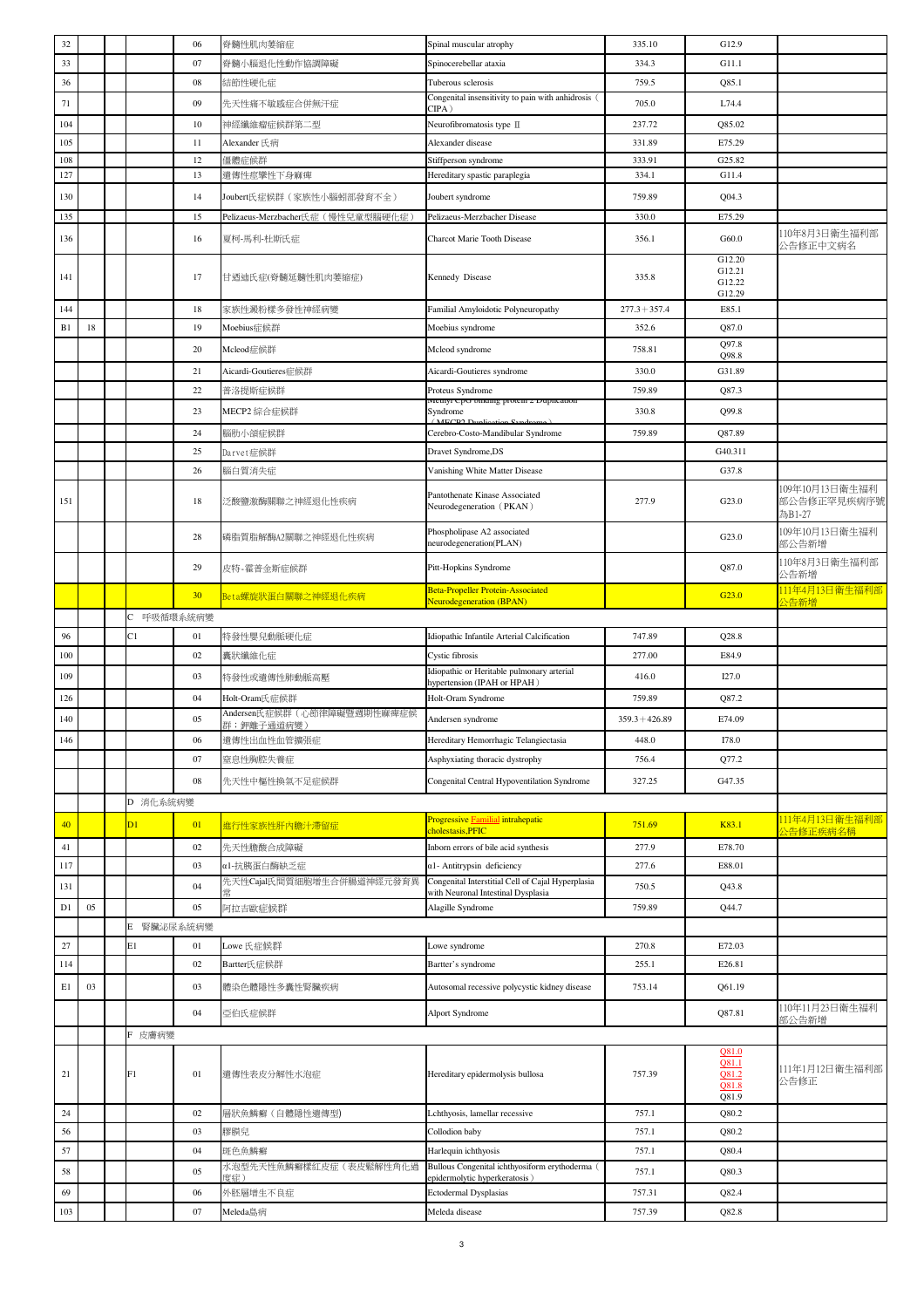| 138        |        |          | ${\bf 08}$ | Darier氏症 (毛囊角化病)     | Darier's disease                                                      | 757.39 | Q82.8                                                                                                                                                                                                                                                                                                |  |
|------------|--------|----------|------------|----------------------|-----------------------------------------------------------------------|--------|------------------------------------------------------------------------------------------------------------------------------------------------------------------------------------------------------------------------------------------------------------------------------------------------------|--|
| 142        |        |          | 09         | 先天性角化不全症             | Dyskeratosis Congenita                                                | 757.39 | Q82.8                                                                                                                                                                                                                                                                                                |  |
| ${\rm F}1$ | $10\,$ |          | $10\,$     | 皮膚過度角化症雅司病           | Diffuse Non-epidermolytic Palmoplantar<br>Keratoderma type Unna-Thost | 757.39 | Q82.8                                                                                                                                                                                                                                                                                                |  |
| ${\rm F}1$ | 11     |          | 11         | 色素失調症                | Incontinentia Pigmenti                                                | 757.33 | Q82.3                                                                                                                                                                                                                                                                                                |  |
| ${\rm F}1$ | 12     |          | 12         | Netherton症候群         | Netherton Syndrome                                                    | 757.1  | Q80.3                                                                                                                                                                                                                                                                                                |  |
|            |        | G 肌肉病變   |            |                      |                                                                       |        |                                                                                                                                                                                                                                                                                                      |  |
| $18\,$     |        | G1       | 01         | 裘馨氏肌肉失養症             | Duchenne muscular dystrophy                                           | 359.1  | G71.0                                                                                                                                                                                                                                                                                                |  |
| 49         |        |          | 02         | Nemaline線狀肌肉病變       | Nemaline Rod Myopathy                                                 | 359.0  | G71.2                                                                                                                                                                                                                                                                                                |  |
| 77         |        |          | 03         |                      | Schwartz Jampel syndrome                                              | 756.89 | G71.13                                                                                                                                                                                                                                                                                               |  |
| 81         |        |          |            | Schwartz Jampel氏症候群  |                                                                       |        |                                                                                                                                                                                                                                                                                                      |  |
|            |        |          | 04         | 肌肉強直症                | Myotonic dystrophy                                                    | 359.2  | G71.11                                                                                                                                                                                                                                                                                               |  |
| 113        |        |          | 05         | 面局胛肱肌失養症             | Facioscapulohumeral muscular dystrophy                                | 359.1  | G71.0                                                                                                                                                                                                                                                                                                |  |
| 149        |        |          | 06         | 肌小管病變                | Myotubular Myopathy                                                   | 359.0  | G71.2                                                                                                                                                                                                                                                                                                |  |
| ${\rm G1}$ | 07     |          | $07\,$     | 貝克型肌肉失養症             | <b>Becker Muscular Dystrophy</b>                                      | 359.1  | G71.0                                                                                                                                                                                                                                                                                                |  |
|            |        |          | 08         | Freeman-Sheldon氏症候群  | Freeman-Sheldon syndrome                                              | 759.89 | Q87.0                                                                                                                                                                                                                                                                                                |  |
|            |        |          | 09         | 肢帶型肌失養症              | Limb-girdle muscular dystrophy                                        | 359.1  | G71.0                                                                                                                                                                                                                                                                                                |  |
|            |        |          | $10\,$     | 先天性肌失養症              | Congenital Muscular Dystrophy                                         | 359    | G71.0                                                                                                                                                                                                                                                                                                |  |
|            |        |          | 11         | 中心軸空肌病               | <b>Central Core Disease</b>                                           | 359    | G71.2                                                                                                                                                                                                                                                                                                |  |
|            |        |          | $12 \,$    | 多微小軸空肌病              | Multiminicore Disease                                                 | 359    | G71.2                                                                                                                                                                                                                                                                                                |  |
|            |        |          | 13         | Emery - Dreifuss肌失養症 | Emery - Dreifuss Muscular Dystrophy (EDMD)                            |        | G71.0                                                                                                                                                                                                                                                                                                |  |
|            |        |          | 14         | GNE遠端肌病變             | GNE myopathy                                                          |        | G71.8                                                                                                                                                                                                                                                                                                |  |
|            |        |          | 15         | 史托摩根症候群              | Stormorken syndrome                                                   |        | D69.8                                                                                                                                                                                                                                                                                                |  |
|            |        | H 骨及軟骨病變 |            |                      |                                                                       |        |                                                                                                                                                                                                                                                                                                      |  |
| 14         |        | H1       | 01         | 軟骨發育不全症              | Achondroplasia                                                        | 756.4  | Q77.4                                                                                                                                                                                                                                                                                                |  |
| 29         |        |          | 02         | 成骨不全症                | Osteogenesis imperfecta                                               | 756.51 | Q78.0                                                                                                                                                                                                                                                                                                |  |
| 42         |        |          | 03         | 原發性變形性骨炎             | Primary Paget disease                                                 | 731.0  | M88.811<br>M88.812<br>M88.819<br>M88.821<br>M88.822<br>M88.829<br>M88.831<br>M88.832<br>M88.839<br>M88.841<br>M88.842<br>M88.849<br>M88.851<br>M88.852<br>M88.859<br>M88.861<br>M88.862<br>M88.869<br>M88.871<br>M88.872<br>M88.879<br>M88.88<br>M88.89<br>M88.9                                     |  |
| 44         |        |          | 04         | 鎖骨顱骨發育異常             | Cleidocraninal dysplasia                                              | 755.59 | Q74.0                                                                                                                                                                                                                                                                                                |  |
| 50         |        |          | 05         | 進行性骨化性肌炎             | Fibrodysplasia Ossificans Progressiva                                 | 728.11 | M01.10<br>M61.111<br>M61.112<br>M61.119<br>M61.121<br>M61.122<br>M61.129<br>M61.131<br>M61.132<br>M61.139<br>M61.141<br>M61.142<br>M61.143<br>M61.144<br>M61.145<br>M61.146<br>M61.151<br>M61.152<br>M61.159<br>M61.161<br>M61.162<br>M61.169<br>M61.171<br>M61.172<br>M61.173<br>M61.174<br>M61.175 |  |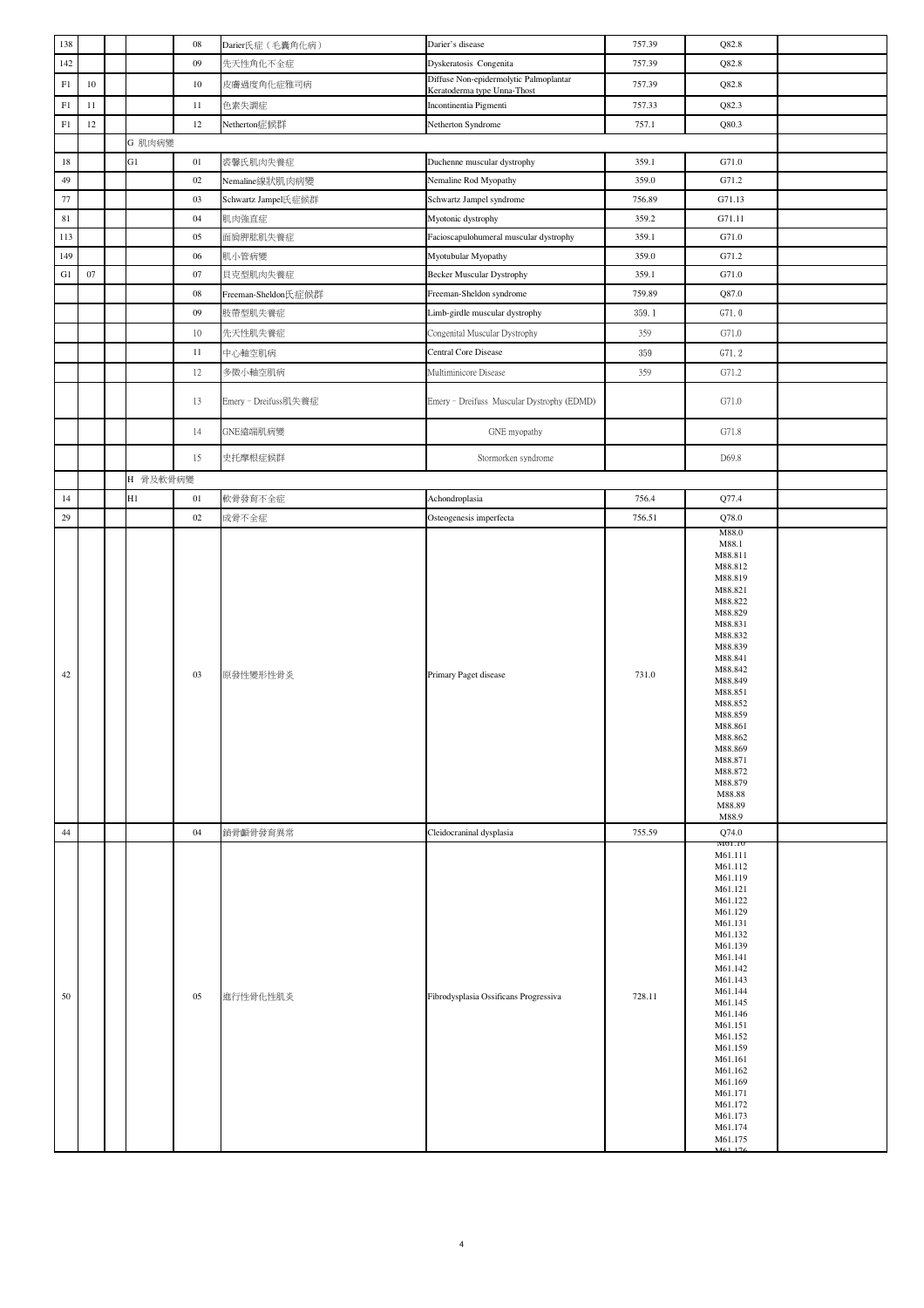| 88         |    |           | 06           | 裂手裂足症                              | Split-hand/ Split-foot malformation (SHFM)                    | hand755.58<br>foot755.67                            | Q71.60<br>Q71.61<br>Q71.62<br>Q71.63<br>Q72.70<br>Q72.71<br>Q72.72<br>Q72.73 |                           |
|------------|----|-----------|--------------|------------------------------------|---------------------------------------------------------------|-----------------------------------------------------|------------------------------------------------------------------------------|---------------------------|
| 91         |    |           | 07           | 骨質石化症                              | Osteopetrosis                                                 | 756.52                                              | Q78.2                                                                        |                           |
| 111        |    |           | $08\,$       | 假性軟骨發育不全                           | Pseudoachondroplastic dysplasia                               | 756.4                                               | Q77.8                                                                        |                           |
| H1         | 09 |           | 09           | 多發性骨骺發育不全症                         | Multiple Epiphyseal Dysplasia                                 | 756.56                                              | Q78.3                                                                        |                           |
|            |    | 結締組織病變    |              |                                    |                                                               |                                                     |                                                                              |                           |
| 80         |    | Ι1        | 01           | 先天結締組織異常第四型                        | Ehlers Danlos syndrome <sub>IV</sub>                          | 756.83                                              | Q79.6                                                                        |                           |
|            |    | 血液疾病      |              |                                    |                                                               |                                                     |                                                                              |                           |
| 35         |    | $_{11}$   | 01           | 重型海洋性貧血                            | Thalassemia major                                             | 282.4                                               | D56.0<br>D56.1                                                               |                           |
| 76         |    |           | 02           | 血小板無力症                             | Thrombasthenia                                                | 287.1                                               | D69.1                                                                        |                           |
| 116        |    |           | 03           | 同基因合子蛋白質C缺乏症                       | Homozygous protein C deficiency                               | 273.3                                               | D68.59                                                                       |                           |
| Z1         | 05 |           | 04           | 陣發性夜間血紅素尿症                         | Paroxysmal Nocturnal Hemoglobinuria                           | 283.2                                               | D59.5                                                                        |                           |
|            |    |           | 05           | 非典型性尿毒溶血症候群                        | Atypical Hemolytic Uremic Syndrome                            | 283.11                                              | D59.3                                                                        |                           |
|            |    | K 免疫疾病    |              |                                    |                                                               |                                                     |                                                                              |                           |
| 65         |    | K1        | 01           | 原發性慢性肉芽腫病                          | Chronic primary granulomatous disease                         | 288.1                                               | D71                                                                          |                           |
| 82         |    |           | $02\,$       | 先天性高免疫球蛋白E症候群                      | Congenital Hyper IgE syndrome                                 | 288.1                                               | D82.4                                                                        |                           |
| 122        |    |           | 03           | 布魯頓氏低免疫球蛋白血症                       | Bruton's agammaglobulinemia                                   | 279.04                                              | D80.0                                                                        |                           |
| 123        |    |           | 04           | Wiskott- Aldrich氏症候群               | Wiskott- Aldrich Syndrome                                     | 279.12                                              | D82.0                                                                        |                           |
| 124        |    |           | 05           | 嚴重複合型免疫缺乏症                         | Severe combined immunodeficiency                              | 279.2                                               | D81.0<br>D81.1<br>D81.2<br>D81.9                                             |                           |
| 125        |    |           | 06           | 補體成份8缺乏症                           | Complement Component 8 deficiency                             | 279.8                                               | D84.1                                                                        |                           |
| 128        |    |           | 07           | IPEX 症候群                           | <b>IPEX</b> Syndrome                                          | 759.89 (279.8,<br>$569.89 \cdot 259.8$ ,<br>758.89) | E31.0                                                                        |                           |
| 152        |    |           | 08           | 高免疫球蛋白M症候群                         | Hyper-IgM syndrome                                            | 279.05                                              | D80.5                                                                        |                           |
|            |    |           | 09           | / 干擾素受體1缺陷                         | Interferon y receptor 1 deficiency                            | 279.4                                               | D84.8                                                                        |                           |
|            |    |           | 10           | 遺傳性血管性水腫                           | Hereditary Angioedema (HAE)                                   |                                                     | D84.1                                                                        |                           |
|            |    | L 内分泌疾病   |              |                                    |                                                               |                                                     |                                                                              |                           |
| 25         |    | L1        | 01           | Kenny-Caffey氏症候群                   | Kenny-Caffey syndrome                                         | 759.89                                              | Q87.1                                                                        |                           |
| 30         |    |           | 02           | 假性副甲狀腺低能症                          | Pseudohypoparathyroidism                                      | 275.49                                              | E20.1                                                                        |                           |
| 38         |    |           | 03           | 性聯潰傳型低磷酸鹽佝僂症                       | X-linked hypophosphatemic rickets                             | 275.3                                               | E83.31                                                                       | 110年8月3日衛生福利部<br>公告修正中文病名 |
| 59         |    |           | 04           | Laron 氏侏儒症候群                       | Laron syndrome (Laron Dwarfism)                               | 259.4                                               | E34.3                                                                        |                           |
| 61         |    |           | 05           | Bardet-Biedl氏症候群                   | Bardet-Biedl syndrome                                         | 759.89                                              | Q87.89                                                                       |                           |
| 64         |    |           | 06           | Alstrom氏症候群                        | Alsrtom Syndrome                                              | 759.2                                               | Q87.89                                                                       |                           |
| 66         |    |           | 07           | 持續性幼兒型胰島素過度分泌低血糖症                  | Persistent hyperinsulinemic hypoglycemia of<br>infancy (PHHI) | 251.1                                               | E16.1                                                                        |                           |
| 72         |    |           | 08           | Wolfram氏症候群                        | Wolfram syndrome , DIDMOAD                                    | 277.9                                               | E88.9                                                                        |                           |
| 74         |    |           | 09           | McCune Albright氏症候群                | McCune Albright syndrome                                      | 756.59                                              | Q78.1                                                                        |                           |
| $90\,$     |    |           | $10\,$       | 短指發育不良及性別顛倒                        | Campomelic dysplasia with autosomal sex                       | 758.89                                              | Q99.8                                                                        |                           |
| 106        |    |           | 11           | 腎上腺皮促素抗性                           | reversal<br><b>ACTH</b> resistance                            | 253.4                                               | E27.49                                                                       |                           |
| 107        |    |           | 12           | 第一型遺傳性維生素D依賴型佝僂症                   | 25-Hydroxyvitamin D1-Alpha-Hydroxylase<br>Deficiency          | 268.0                                               | E83.32                                                                       |                           |
| 120        |    |           | 13           | 先天性腎上腺發育不全                         | Congenital adrenal hypoplasia                                 | 759.1                                               | Q89.1                                                                        |                           |
| 121        |    |           | 14           | Kallmann氏症候群                       | Kallmann syndrome                                             | 253.4                                               | E23.0                                                                        |                           |
|            |    |           | 15           | 永久性新生兒糖尿病                          | Permanent Neonatal Diabetes Mellitus                          | 775.1                                               | P70.2                                                                        | 110年11月23日衛生福利            |
|            |    |           | 16           | MIRAGE 症候群                         | MIRAGE syndrome                                               |                                                     | Q89.8                                                                        | 部公告新增                     |
|            |    | M 先天畸形症候群 |              |                                    |                                                               |                                                     |                                                                              |                           |
| 13         |    | M1        | 01           | Aarskog-Scott氏症候群                  | Aarskog-Scott syndrome                                        | 759.89                                              | Q87.1                                                                        |                           |
| 37<br>43   |    |           | 02<br>03     | 瓦登伯格氏症候群<br>愛伯特氏症                  | Waardenburg syndrome<br>Apert syndrome                        | 270.2<br>755.55                                     | E70.8<br>Q87.0                                                               |                           |
| 60         |    |           | 04           | Smith-Lemli-Opitz氏症候群              | Smith-Lemli-Opitz syndrome                                    | 759.89                                              | E78.72                                                                       |                           |
| 62         |    |           | 05           | Larsen氏症候群 (顎裂-先天性脫位症候群)           | Larsen syndrome                                               | 755.8                                               | Q74.8                                                                        |                           |
| $70\,$     |    |           | 06           | Beckwith Wiedemann氏症候群             | Beckwith Wiedemann syndrome                                   | 759.89                                              | Q87.3                                                                        |                           |
| 75         |    |           | 07           | Crouzon氏症候群                        | Crouzon syndrome                                              | 756.0                                               | Q75.1                                                                        |                           |
| 78         |    |           | $08\,$       | Fraser氏症候群                         | Fraser syndrome                                               | 759.89                                              | Q87.0                                                                        |                           |
| 95<br>110  |    |           | 09<br>$10\,$ | 多發性翼狀膜症候群<br>Cornelia de Lange氏症候群 | Multiple pterygium syndrome<br>Cornelia de Lange syndrome     | 759.89<br>759.89                                    | Q79.8<br>Q87.1                                                               |                           |
| 132        |    |           | $11\,$       | 海勒曼-史德萊夫氏症候群                       | Hallerman-Streiff Syndrome                                    | 756.0                                               | Q87.0                                                                        |                           |
| 133        |    |           | 12           | 歌舞伎症候群                             | Kabuki syndrome                                               | 759.89                                              | Q89.8                                                                        |                           |
| 134        |    |           | 13           | 耳-齶-指(趾)症候群                        | Oto-Palato-Digital syndrome                                   | 759.89                                              | Q87.0                                                                        |                           |
| 139        |    |           | 14           | Conradi-Hunermann氏症候群              | Conradi-Hunermann syndrome                                    | 756.59                                              | Q77.3                                                                        |                           |
| 143        |    |           | 15           | Treacher Collins氏症候群               | Treacher Collins Syndrome                                     | 756.0                                               | Q75.4                                                                        |                           |
| 145<br>150 |    |           | 16<br>17     | Robinow氏症候群                        | Robinow Syndrome                                              | 759.89<br>755.55                                    | Q87.1                                                                        |                           |
|            |    |           |              | Pfeiffer氏症候群                       | Pfeiffer syndrome                                             |                                                     | Q87.0                                                                        |                           |